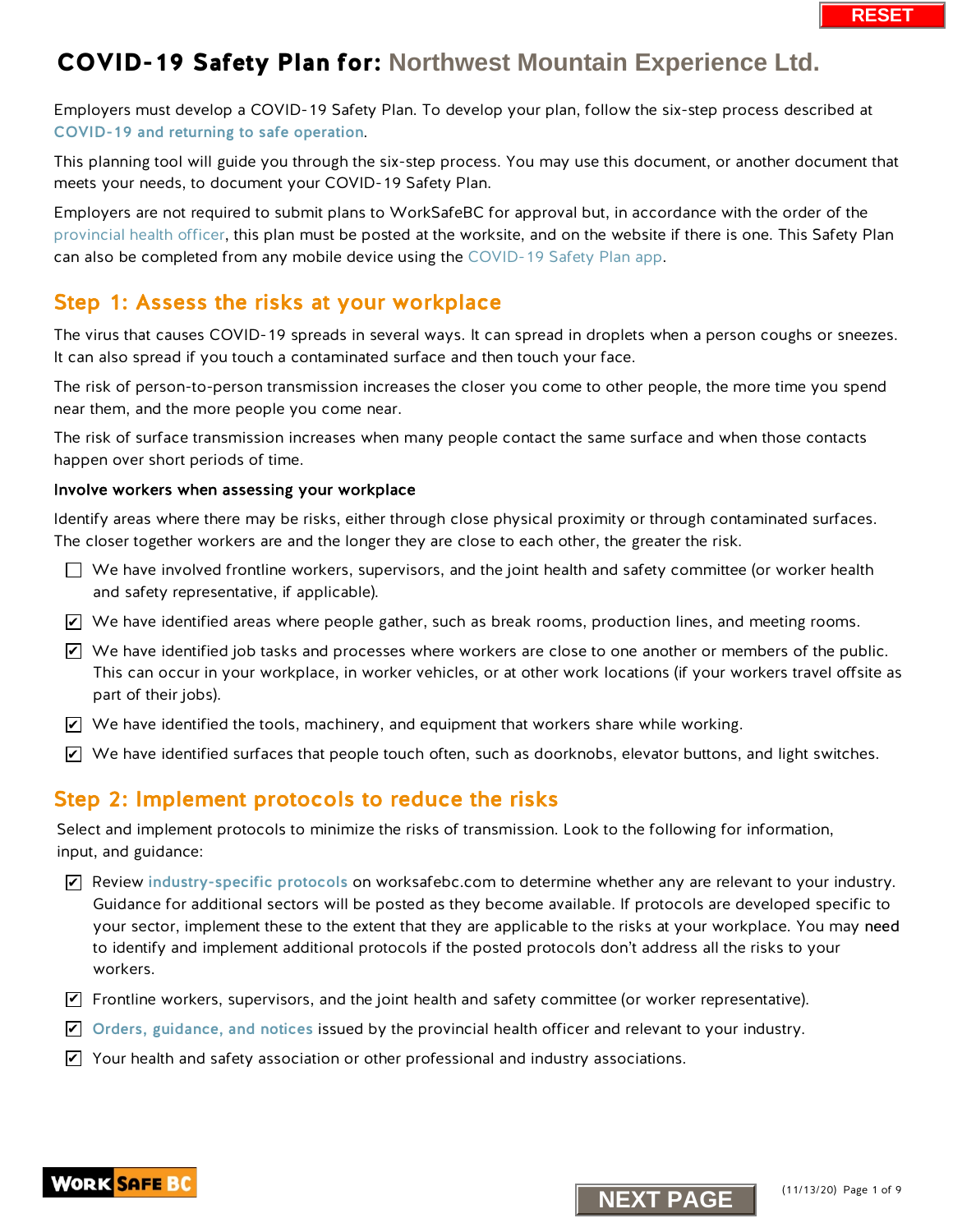Different protocols offer different levels of protection. Wherever possible, use the protocol that offers the highest level of protection. Consider controls from additional levels if the first level isn't practicable or does not completely control the risk. You will likely need to incorporate controls from various levels to address the risk at your workplace.



First level protection (elimination) — Limit the number of people in your workplace where possible by implementing work-from-home arrangements, establishing occupancy limits, rescheduling work tasks, or other means. Rearrange work spaces to ensure that workers are at least 2 m (6 ft.) from co-workers, customers, and members of the public.

Second level protection (engineering controls) — If you can't always maintain physical distancing, install [barriers](https://www.worksafebc.com/en/resources/health-safety/information-sheets/covid-19-health-safety-designing-effective-barriers?lang=en) such as plexiglass to separate people.

Third level protection (administrative controls) — Establish rules and guidelines, such as posted [occupancy limits](https://www.worksafebc.com/en/resources/health-safety/posters/help-prevent-spread-covid-19-occupancy-limit?lang=en) for shared spaces, designated delivery areas, cleaning practices, and one-way doors and walkways to keep people physically separated.

Fourth level protection (PPE) — If the first three levels of protection aren't enough to control the risk, consider the use of masks. Ensure masks are [selected and cared for appropriately](https://www.worksafebc.com/en/resources/health-safety/information-sheets/covid-19-health-safety-selecting-using-masks?lang=en) and that workers [are using masks correctly](https://www.worksafebc.com/en/resources/health-safety/posters/help-prevent-spread-covid-19-how-to-use-mask?lang=en).



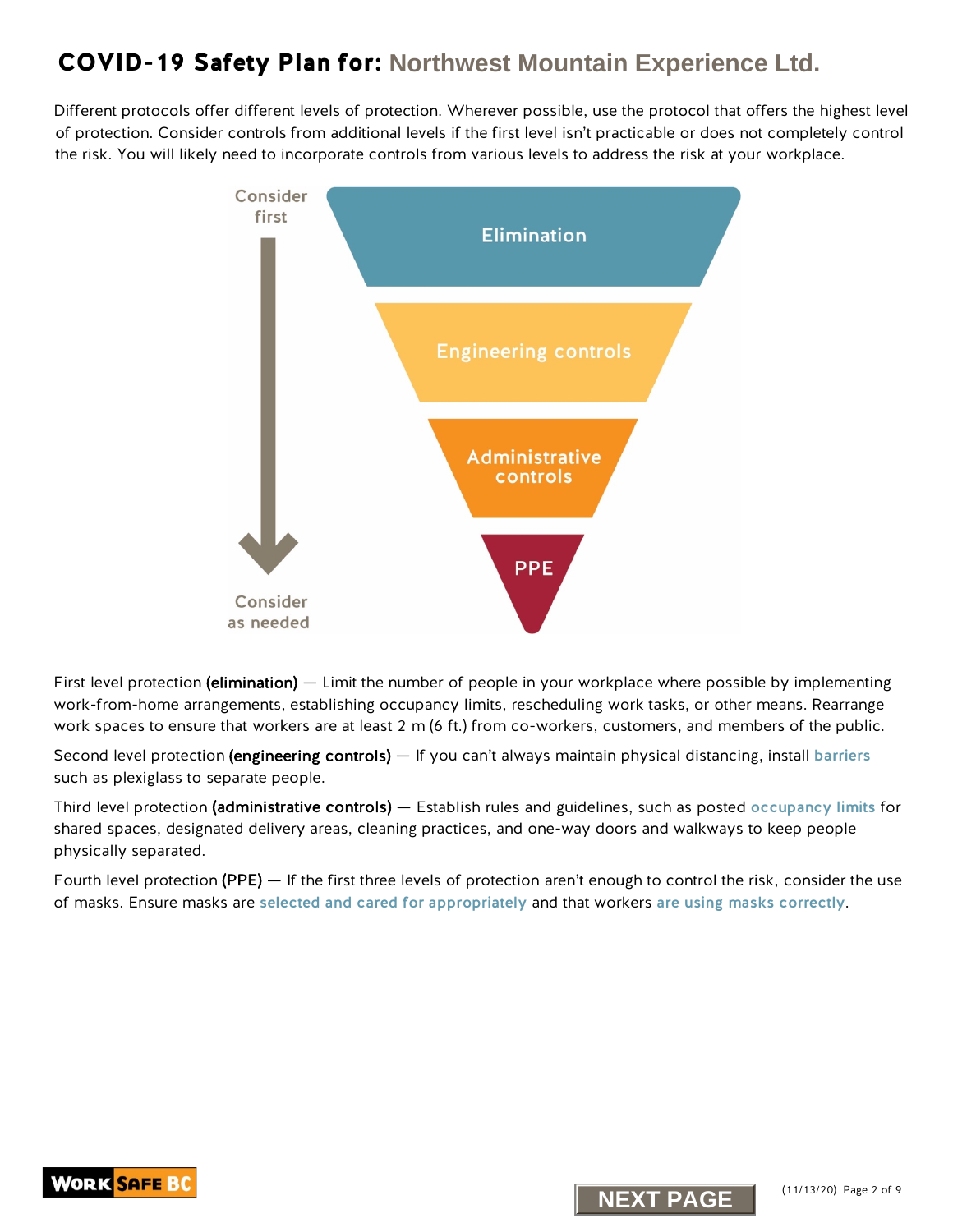### First level protection (elimination): Limit the number of people at the workplace and ensure physical distance whenever possible

 $\Box$  We have established and posted an occupancy limit for our premises. Public Health has advised that the prohibition on gatherings of greater than 50 people refers to "one-time or episodic events" (weddings, public gatherings), and is therefore not intended to apply to workplaces. However, limiting the number of people in a workplace is an important way to ensure physical distancing is maintained. [Public Health has developed gui[dance for the retail food and grocery store sector](https://www2.gov.bc.ca/assets/gov/health/about-bc-s-health-care-system/office-of-the-provincial-health-officer/covid-19/guidance_to_grocery_stores_april_25_final.pdf) that requires at least 5 square metres of unencumbered floor space per person (workers and customers). This allows for variation depending on the size of the facility, and may be a sensible approach for determining maximum capacity for employers from other sectors that do not have specific guidance on capacity from Public Health.]

 $\Psi$  In order to reduce the number of people at the worksite, we have considered work-from-home arrangements, virtual meetings, rescheduling work tasks, and limiting the number of customers and visitors in the workplace.

 $\Psi$  We have [established and posted occupancy limits](http://www.worksafebc.com/en/resources/health-safety/posters/help-prevent-spread-covid-19-occupancy-limit?lang=en) for common areas such as break rooms, meeting rooms, change rooms, washrooms, and elevators.

 $\blacktriangledown$  We have implemented measures to keep workers and others at least 2 metres apart, wherever possible. Options include revising work schedules and reorganizing work tasks.

#### Measures in place

List your control measures for maintaining physical distance in your workplace, for example:

- Working offsite or remotely N/A
- Changes to work schedules N/A
- Changes to how tasks are done

For our AM/PM guides meetings guides will be asked to wear masks and only one guide will be using the computer (hightouch point). Guides meeting rooms are typically small in size, so no staff other than guides will be present, ie hut keepers, cooks or guests.

- Occupancy limits for workers

Guest numbers have been downsized where & when possible. Accordingly same with the staff. We will be operating with the smallest groups possible. No more the 7 guests per guide on staff.

- Limiting or prohibiting visitors

Typically we have had a strong mentorship program allowing practicum guides join us. This will be greatly reduced this season to keep our staff & guest numbers low. Also, in the past hut keepers have often been allowed to ski with our groups, this will also be reduced this season to keep our group numbers low when out in the mountains.

- Reducing the number of customers

Typically we have almost always filled the ski touring huts & lodges that we rent to full capacity or close to full capacity. For the winter of 2021 we will be reducing our groups numbers when & where possible.



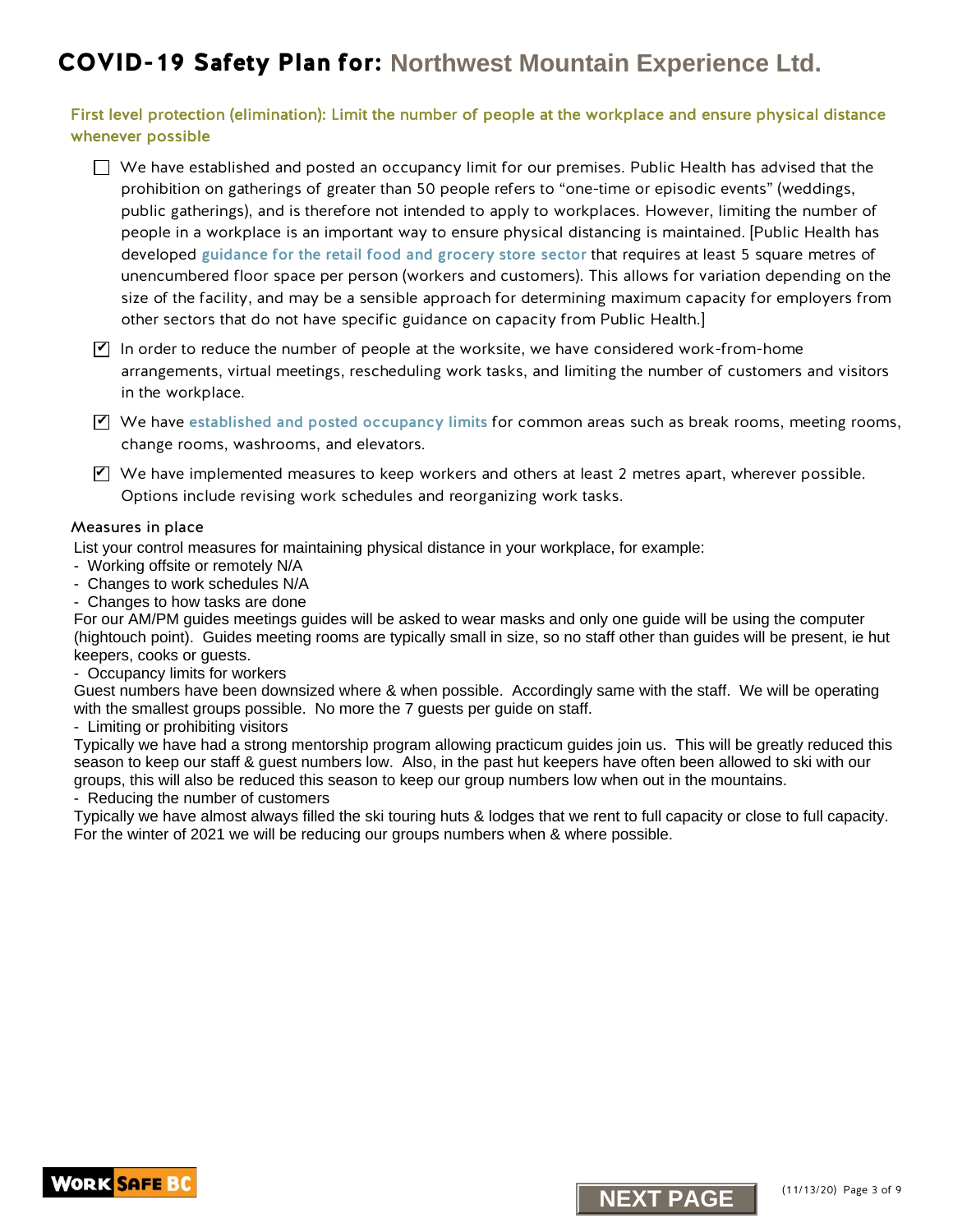### Second level protection (engineering): Barriers and partitions

 $\Box$  We have installed [barriers](https://www.worksafebc.com/en/resources/health-safety/information-sheets/covid-19-health-safety-designing-effective-barriers?lang=en) where workers can't keep physically distant from co-workers, customers, or others.

 $\Box$  We have included barrier cleaning in our cleaning protocols.

 $\Box$  We have installed the barriers so they don't introduce other risks to workers (e.g., barriers installed inside a vehicle don't affect the safe operation of the vehicle).

#### Measures in place

Describe how barriers or partitions will be used in your workplace. If this information is in another document, identify that document here.

Northwest Mountain Experience Ltd. (NWME) is in the business of organizing groups of 1-14 guests and typically 1-5 staff and take our guests to various backcountry ski touring huts & lodges throughout Western Canada. We often organize the rental of these huts & lodges for our groups and provide the guide service. All of the huts & lodges that we have rented for the winter 2021 season already have a COVID-Safety-Plan in place in regards to how we will manage our selves safely while on our stay at their accomodations. In all of these cases we NWME staff & guests will follow & abide by the Operations Safety Plan in place, unless we feel that we can provide a greater level of care in reducing the transmission of COVID-19. Having lengthy discussions with the owners and representatives of the accomodation huts & lodges that we are visiting with our guests, I know that barries will be used and that cleaning protocols will also be in place. We NWME will ensure that all of our staff & guests will be familiar with the COVID-Safety-Plan in place at the location we are visiting. A briefing prior, at the begining and during the trip will happen for all staff & guests on COVID-Safety-Plan. In particular barriers & partitions will be discussed.

In regards to the Second Level Of Protection: We NWME have not installed any "Barriers & Partitions". However we will help the hut & lodge rental businesses that we visit by introducing, cleaning and safe operation of these barriers & partiitions to our staff & guests.



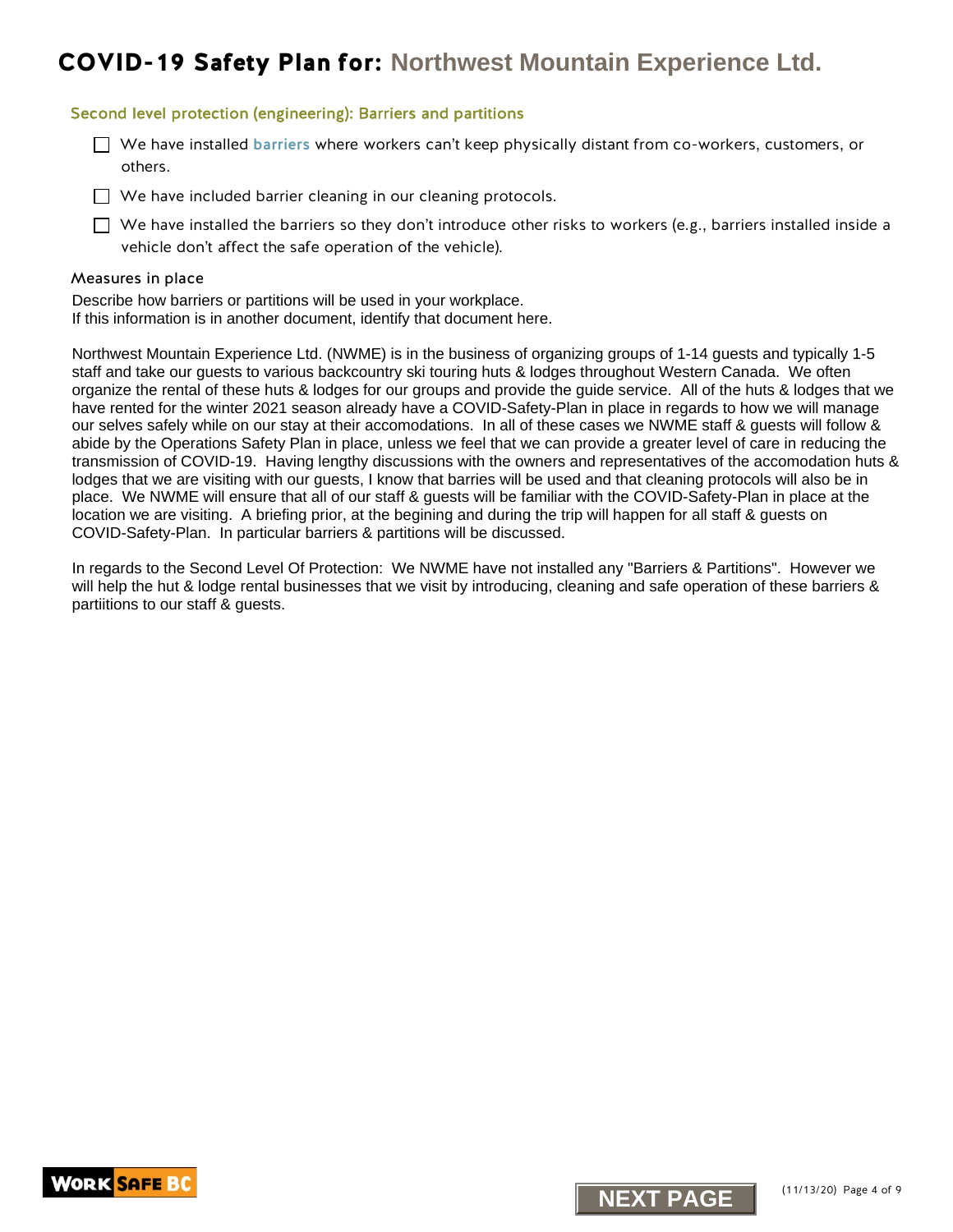### Third level protection (administrative): Rules and guidelines

- $\trianglerighteq$  We have identified rules and guidelines for how workers should conduct themselves.
- $\blacktriangleright$  We have clearly communicated these rules and guidelines to workers through a combination of training and signage.

#### Measures in place

List the rules and guidelines that everyone in the workplace has to follow to reduce the risk of person-to-person transmission. This could include things like using one-way doors or walkways, using single-use (disposable) products, and wiping down equipment after use. Consider creating pods of workers who work together exclusively to minimize the risk of broad transmission throughout the workplace.

If this information is in another document, identify that document here.

We are breaking down our areas at risk for staff & guests in 2 different catagories.

K we have identified rules and guidelines for how workers should conduct themselves.<br>We have dearly communicated these uses and guidelines to workers hould conduct themselves.<br>Signage.<br>Next determined the comparison the wo 1. Outdoors: When out ski touring or providing training all staff & guests will maintain 2m or more spacing. whenever possible. If for some reason 2m spacing can not be maintained mask wearing will be mandatory. When a staff member needs to provide instruction to a group they are allowed to talk without a mask on if they maintain 3m distance to the group. This is to help provide clear communication. It is important in our line of work as backcountry guides that guests clearly understand our directions when out in the mountains. Incase of an injury while out skiing all rescuers will wear a mask when within 3m of patient. Also, due to the pandemic and the current pressure on our medical health system we as professional guides recognize the importance of not overwhelming an already stressed medical system. We will be running a more "conserviative" ski program for the winter of 2021. Knowing that an injury to a skier only add's to the challenges our medical system is already facing. Our mandate and approach to the mountains with the guests experience has always 1st been safety, 2nd good times & 3rd good skiing. We will have an emphasis this season on staying safe as we travel through the mountains.

2. Indoors: When at a backcountry hut or lodge we will be following the COVID-Safety-Plan set forth by the accomodation business operator as previously mentioned. Unless we feel that we can and should provide a higher level of care & precaution. All of our staff & guests we be trained to follow our COVID-Safety-Plan and will be able to review the Safety Plan prior to their shift or trip. Staff will be provided training prior to their shift. Guests will be provided training the moment they arrive. On going training, reminders and updates (when needed) will be provided on a dailey basis through out our trips.

#### Other Details On Rules & Guidlines:

-All staff & guests will be asked to complete a Decleration Of Wellness prior to each trip. Anyone with any signs & symptoms will not be allowed on the trip.

-A daily health assesment checking for signs & symptoms of COVID will be done each morning during a trip. Anyone with any signs & symptoms will be isolated. We will immediately contact Health Link BC at 811 for guidance and if it seems appropriate the staff or guest will be be evacuated from the mountains to self isolate or seek medical attention. -Cleaning & disinfecting of all high touch areas will happen on a dailey basis.

-Guests will be broken down into "pods" with either their household family member of someone from their "close social bubble". Those "pods" will remain the same through out the trip. The 2-3 people in their "pod" will sleep together in the same room, eat together, dry thier gear together and change to put boots & outdoor clothing on together. -We will be maintaining a Gear Cleaning Log for all shared soft & hard goods. Sharing of gear this season will be minimized whenever possible.



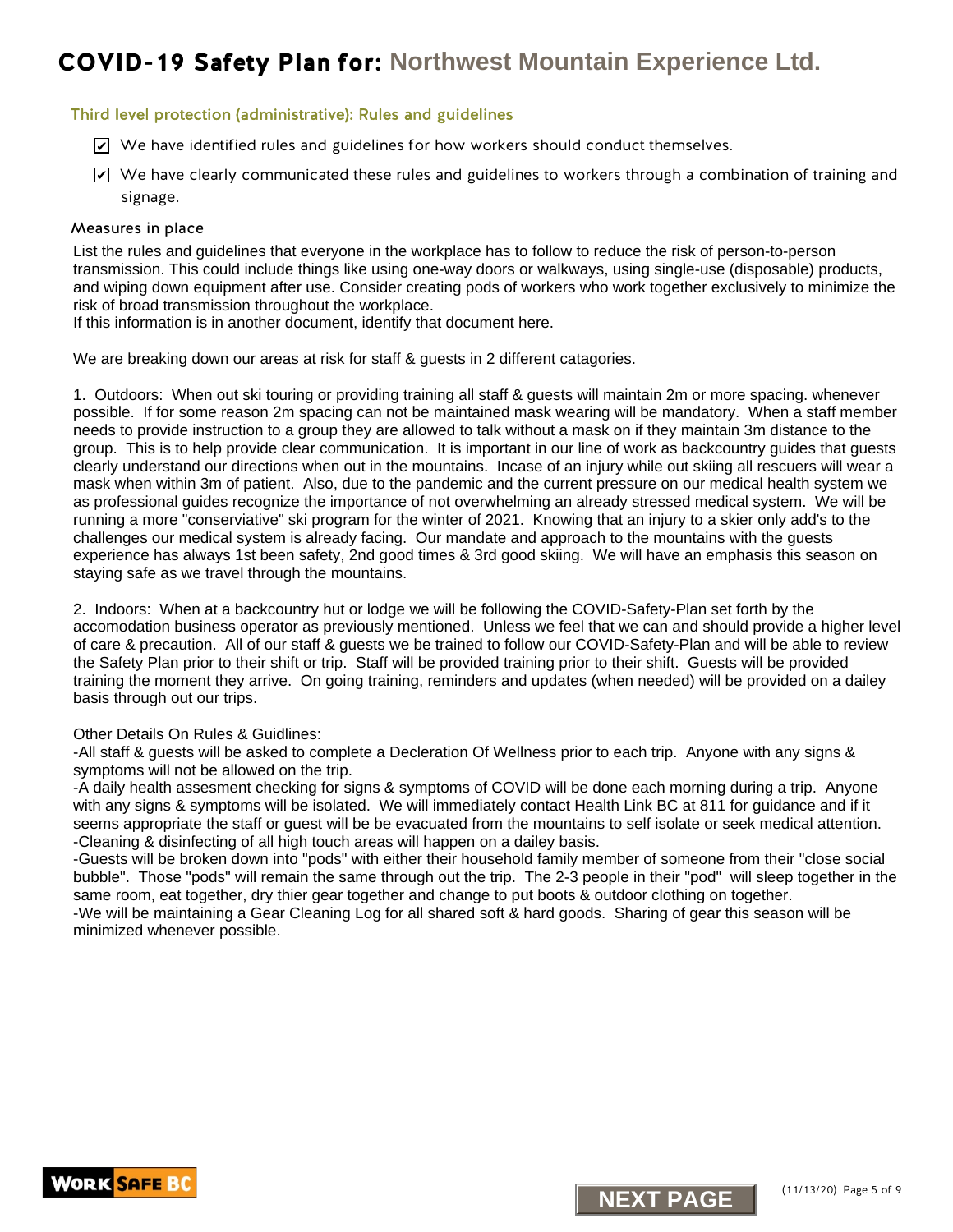Fourth level protection: Using masks (optional measure in addition to other control measures)

- $\triangledown$  We have reviewed the information on [selecting and using masks](https://www.worksafebc.com/en/resources/health-safety/information-sheets/covid-19-health-safety-selecting-using-masks?lang=en) and [instructions on how to use a mask](https://www.worksafebc.com/en/resources/health-safety/posters/help-prevent-spread-covid-19-how-to-use-mask?lang=en).
- $\blacktriangleright$  We understand the limitations of masks to protect the wearer from respiratory droplets. We understand that masks should only be considered when other control measures cannot be implemented.
- $\mathbf{V}$  We have trained workers in the proper use of masks.

#### Measures in place

Who will use masks?

**NID-19 Safety Plan for:** Northwest Mountain Experience Ltd.<br>
Inthised protection Using masks (optional measure in addition to other control measures)<br>
and We have reviewed the information on selecting and using masks and All Staff & guests when indoors or when 2m distancing outdoors is not possible will use a mask. The only time people will not wear masks indoors is at meal time and when in their private room. At this point we will be following the accomodation rentals (hut or lodge) COVID-Safety-Plan and their dining arrangements. People will be dining in their "Pod" and the practice of 2m spacing or barrieres will be used.

What work tasks will require the use of masks?

- 1. Providing verbal direction to guests when 3m distancing is not obtainable.
- 2. Guides indoor safety meeting.
- 3. Guides indoor safety discussion to guests when 3m distancing is not obtainable.
- 4. Resuce of an injured skier.

How have workers been informed of the correct use of masks? All workers are traned through the WSBC "How To Use A Mask" Document pdf

If this information is in another document, identify that document here.

https://www.worksafebc.com/en/resources/health-safety/posters/help-prevent-spread-covid-19-how-to-use-mask? lang=en



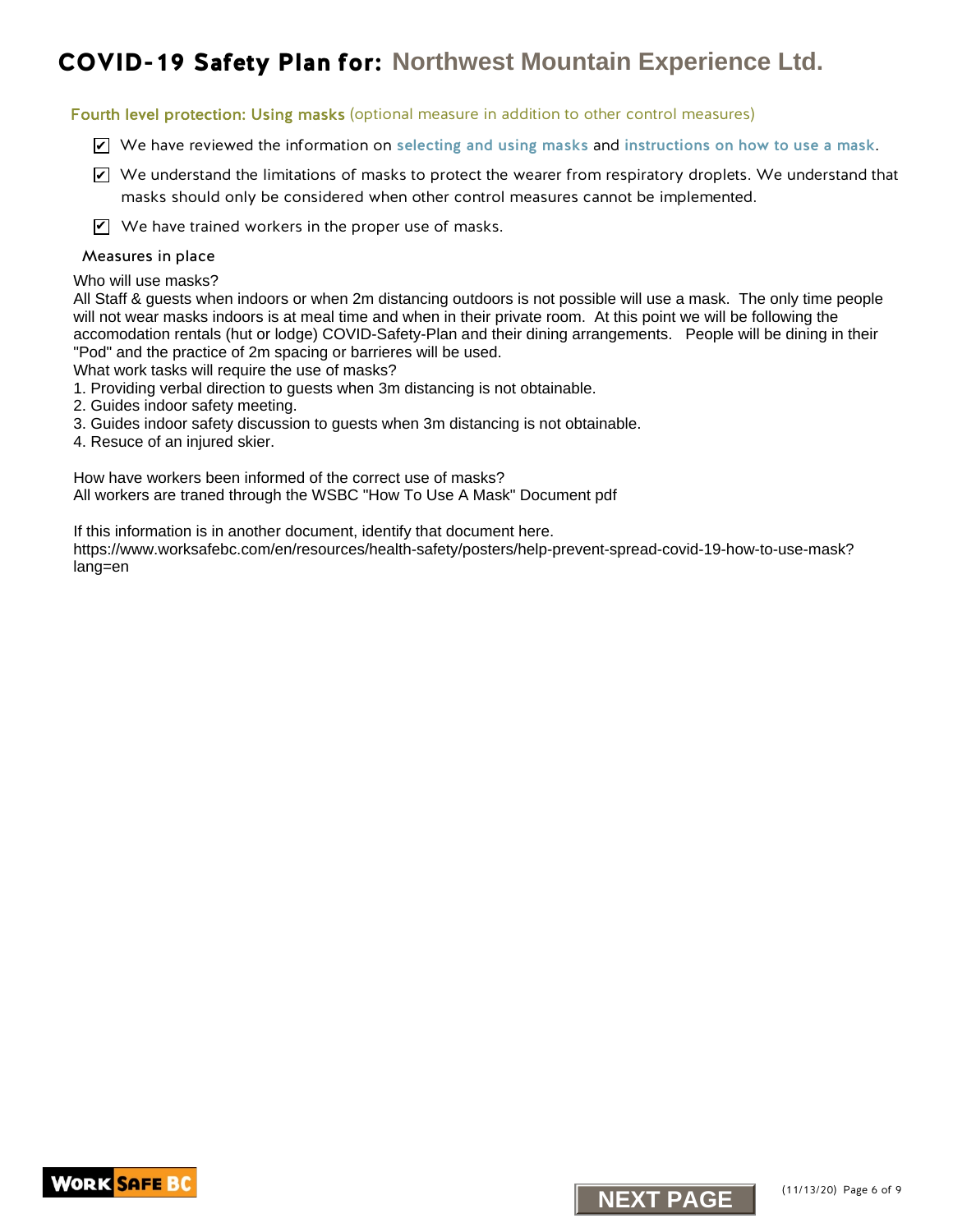### Implement effective cleaning and hygiene practices

- $\triangledown$  We have reviewed the information on [cleaning and disinfecting](https://www.worksafebc.com/en/resources/health-safety/information-sheets/covid-19-health-safety-cleaning-disinfecting?lang=en) surfaces.
- $\blacktriangleright$  Our workplace has enough handwashing facilities on site for all our workers. Handwashing locations are visible and easily accessed.
- $\blacktriangleright$  We have policies that specify when workers must wash their hands and we have communicated good hygiene practices to workers. Frequent handwashing and good hygiene practices are essential to reduce the spread of the virus. [[Handwashing](https://www.worksafebc.com/en/resources/health-safety/posters/help-prevent-spread-covid-19-handwashing?lang=en) and [Cover coughs and sneezes](https://www.worksafebc.com/en/resources/health-safety/posters/help-prevent-spread-covid-19-cover-coughs-sneezes?lang=en) posters are available at worksafebc.com.]
- $\blacktriangleright$  We have implemented cleaning protocols for all common areas and surfaces e.g., washrooms, tools, equipment, vehicle interiors, shared tables, desks, light switches, and door handles. This includes the frequency that these items must be cleaned (number of times per day) as well as the timing (before and after shift, after lunch, after use).
- $\blacktriangledown$  Workers who are cleaning have adequate training and materials.
- $\blacktriangledown$  We have removed unnecessary tools and equipment to simplify the cleaning process e.g., coffee makers and shared utensils and plates

#### Cleaning protocols

Provide information about your cleaning plan. Specify who is responsible for cleaning, the cleaning schedule, and what the cleaning protocols will include (e.g., which surfaces, tools, equipment, and machines). If this information is in another document, identify that document here.

COVID-19 Safety Plan for: Northwest Mountain Experience Ltd.<br>
We have reviewed the information on cleaning and disinfecting surface.<br>
Play have reviewed the information on cleaning and disinfecting surface.<br>
Play wave revi As previously mentioned we will be following the COVID-Safety-Plan in place by the business of the rental hut or lodge that we base our trip from when indoors. We will be bringing additional cleaning & disinfectant prodcuts to the rentals with us to ensure that there are plenty available for our staff & quests. A dailey cleaning & disinfecting of all hard surfaces will take place at the rental hut or lodge. This will be done by trained staff or guests. We will be following the guidiline on the Canada Government website COVID-19 Cleaning & Disinfecting

https://www.canada.ca/en/public-health/services/diseases/2019-novel-coronavirus-infection/prevention-risks/cleaning-di sinfecting.html

As we arrive to a new backcountry hut or lodge we will identify all concerning common touch hard surfaces. We will make a list of these areas and ensure that they are included in our dailey cleaning & disinfecting procedure. This list will include, but not limited to:

-all door knobs & handrails

- -all counter & table tops
- -all sink faucets
- -chair arm rests and upper backs supports

In addition extra attention & detail will be provided on the1st day of trip upon our arrival to avoid exposure from a previous group visiting the hut or lodge facility. All hard surfaces in the hut or lodge will be cleaned & disinfected. The same thoughough approach will be taken on our last day as we exit the hut or lodge to help protect the next group. Most of our trips are 7 days long and are dovetailed by other groups.

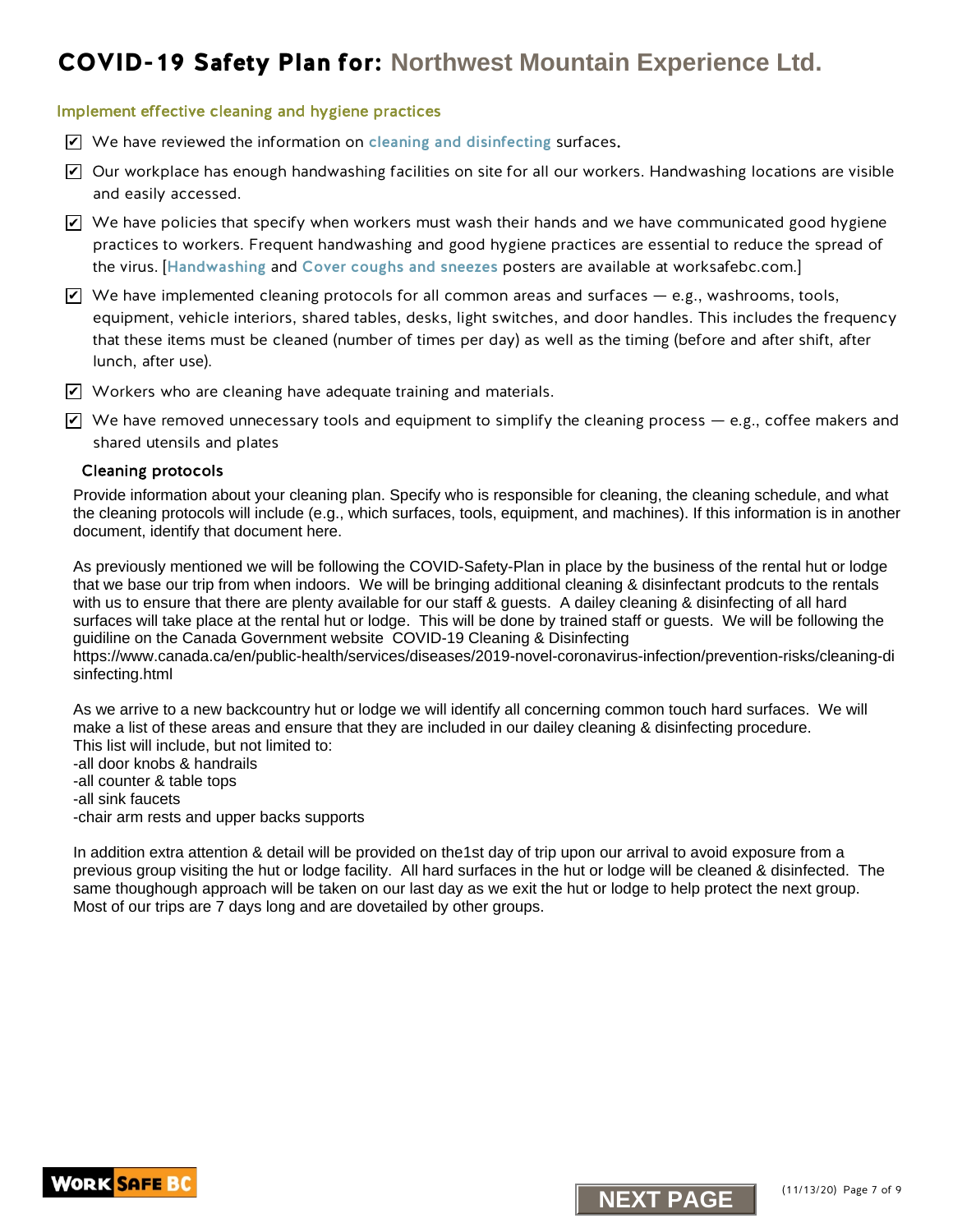## Step 3: Develop policies

Develop the necessary policies to manage your workplace, including policies around who can be at the workplace, how to address illness that arises at the workplace, and how workers can be kept safe in adjusted working conditions.

Our workplace policies ensure that workers and others showing symptoms of COVID-19 are prohibited from the workplace.

- $\triangledown$  Anyone who has ha[d symptoms of COVID-19](https://www.worksafebc.com/en/resources/health-safety/posters/help-prevent-spread-covid-19-entry-check-visitors?lang=en) in the last 10 days must self-isolate at home.
- $\overline{\mathscr{L}}$  Anyone who has been identified by Public Health as a close contact of someone with COVID-19.
- $\blacktriangleright$  Anyone directed by Public Health to self-isolate.
- $\overline{\mathscr{L}}$  Anyone who has arrived from outside of Canada must [self-isolate for 14 days and monitor](http://www.bccdc.ca/health-info/diseases-conditions/covid-19/self-isolation) for symptoms.
- $\blacktriangleright$  Visitors are prohibited or limited in the workplace.
- $\overline{\mathscr{L}}$  First aid attendants have been provided [OFAA protocols](https://www.worksafebc.com/en/resources/health-safety/information-sheets/ofaa-protocols-covid-19-pandemic?lang=en) for use during the COVID-19 pandemic.
- $\Box$  We have a [working alone policy](https://www.worksafebc.com/en/health-safety/hazards-exposures/working-alone) in place (if needed).
- $\Box$  We have a work from home policy in place (if needed).
- $\blacktriangleright$  Ensure workers have the training and strategies required to address the risk of violence that may arise as customers and members of the public adapt to restrictions or modifications to the workplace. Ensure an appropriate [violence prevention progra](https://www.worksafebc.com/en/health-safety/hazards-exposures/violence)m is in place.
- Our policy addresses workers who may start to feel ill at work. It includes the following:
- $\blacktriangleright$  Sick workers should report to first aid, even with mild symptoms.
- $\overline{\mathscr{L}}$  Sick workers should be asked to wash or sanitize their hands, provided with a mask, and isolated. Ask the worker to go straight home. [Consult the [BC COVID-19 Self-Assessment Tool](https://bc.thrive.health/), or call 811 for further guidance related to testing and self-isolation.] **NOVID-19 Safety Plan for:** Northwest Mountdain Experience Ltd.<br>The Packeton policies and weakeness were assumed to the set of the set of the set of the set of the set of the set of the set of the set of the set of the set
- $\blacktriangleright$  If the worker is severely ill (e.g., difficulty breathing, chest pain), call 911.
- $\blacktriangleright$  Clean and disinfect any surfaces that the ill worker has come into contact with.

## Step 4: Develop communication plans and training

You must ensure that everyone entering the workplace, including workers from other employers, knows how to keep themselves safe while at your workplace.

- $\blacktriangleright$  We have a training plan to ensure everyone is trained in workplace policies and procedures.
- $\angle$  All workers have received the policies for staying home when sick.
- $\Box$  We have posted signage at the workplace, including occupancy limits and effective hygiene practices. [A customizable [occupancy limit poster](https://www.worksafebc.com/en/resources/health-safety/posters/help-prevent-spread-covid-19-occupancy-limit?lang=en) and [handwashing signage](https://www.worksafebc.com/en/resources/health-safety/posters/help-prevent-spread-covid-19-handwashing?lang=en) are available on worksafebc.com.]
- $\Box$  We have posted signage at the main entrance indicating who is restricted from entering the premises, including [visitors](https://www.worksafebc.com/en/resources/health-safety/posters/help-prevent-spread-covid-19-entry-check-visitors?lang=en) and [workers](https://www.worksafebc.com/en/resources/health-safety/posters/help-prevent-spread-covid-19-entry-check-workers?lang=en) with symptoms.

 $\Box$  Supervisors have been trained on monitoring workers and the workplace to ensure policies and procedures are being followed.